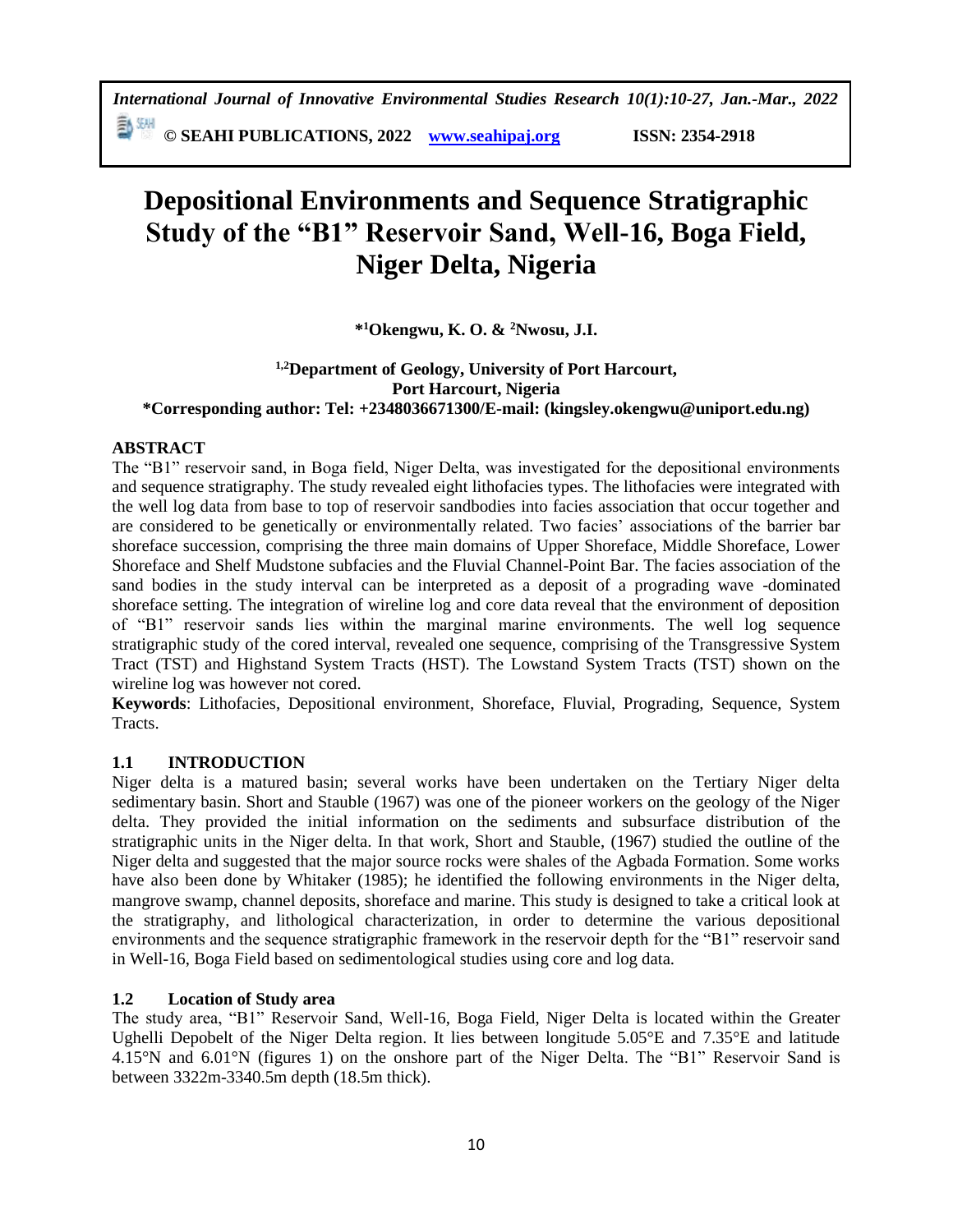

**Figure 1-- Map of Niger Delta basin, showing location of study well**



**Figure 2: Map of Study Area (basemap) showing cored and noncored wells**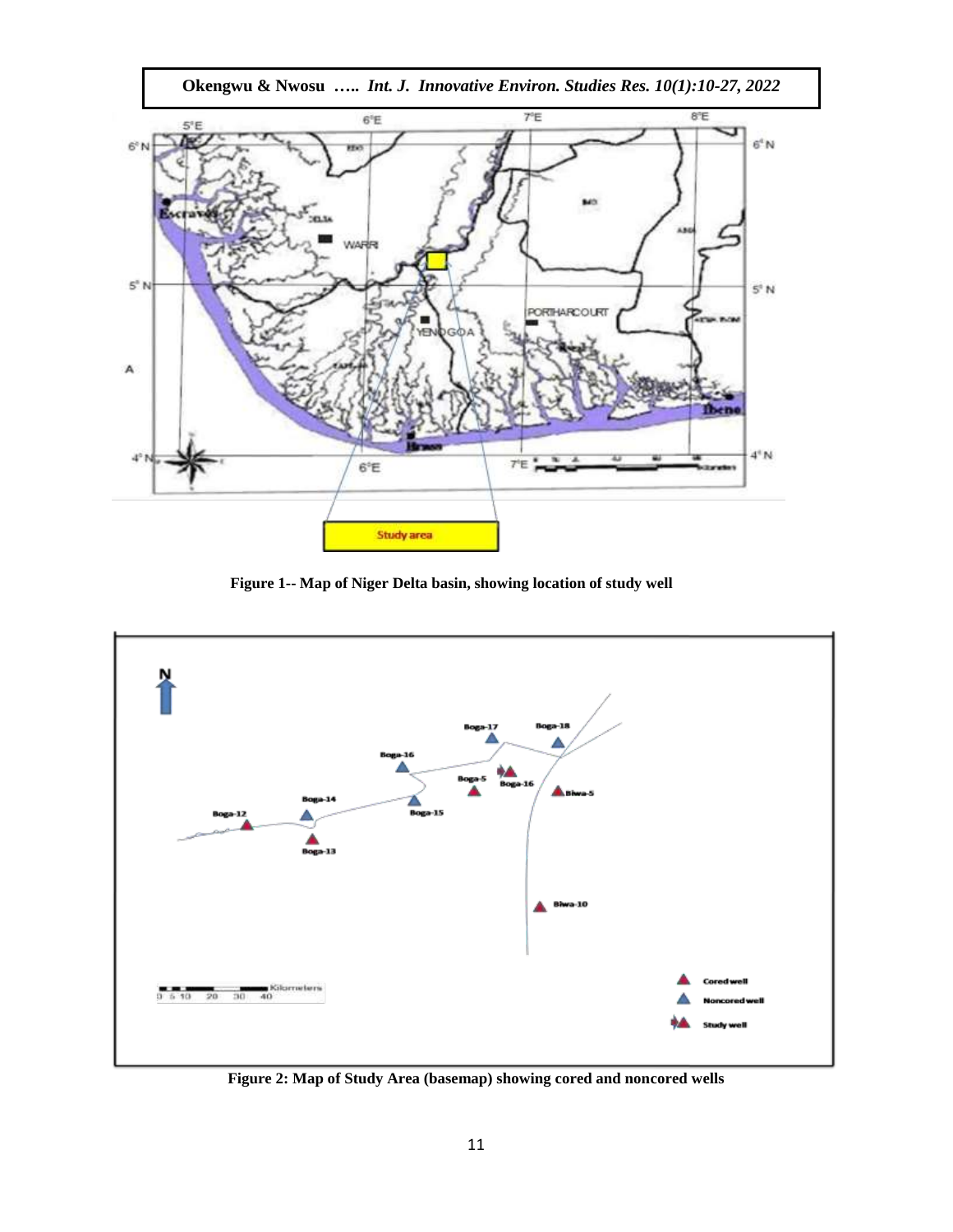## **1.3. Stratigraphic and Geologic Setting**

Studies in the Niger Delta revealed three vertical lithostratigraphic subdivisions: the Benin Formation which is an upper delta top lithofacies; the Agbada Formation which contains the hydrocarbon reservoirs and the lower part; the Akata Formation, which is the over pressured shales and the source ofhydrocarbon generation. The type section as described by Short and Stauble (1967) is summarized below (table 1).

## **1.3.1 Benin Formation**

The Benin formation which is the upper deltaic-top like lithofacies has been described as "coastal plain sands", the thickness of the Benin Formation ranges from 0-6000ft and is the source of the water supply. The formation outcrops in Benin, Onitsha and Owerri provinces and elsewhere in the delta area(Reyment, 1965). It consists mainly of massive, highly porous, fresh water sandstone with minor shale. The Benin formation extends from the west across the Niger Delta area and southwards beyond the present coastline. The sands and sandstone are coarse to fine and the sediment consist of alluvial and upper coastal plain sands that are up to 2000 m thick (Avbovbo, 1978)

| Table 1: Regional stratigraphy of the Niger delta area (modified after Short and Stauble, 1967). |  |
|--------------------------------------------------------------------------------------------------|--|
|                                                                                                  |  |

| <b>SUBSURFACE</b>                   |                  |                                   | <b>SURFACE OUTCROPS</b>             |                                          |                            |  |
|-------------------------------------|------------------|-----------------------------------|-------------------------------------|------------------------------------------|----------------------------|--|
| <b><i>VOUNGEST</i></b><br>KNOWN AGE | <b>FORMATION</b> | <b>OLDEST</b><br><b>KNOWN AGE</b> | <b>YOUNGEST</b><br><b>KNOWN AGE</b> | <b>FORMATION</b>                         | <b>OLDEST KNOWN</b><br>AGF |  |
| RECENT                              | <b>RENIN</b>     | <b>OLIGOCENE</b>                  | PLIO/<br><b>PLEISTOCENE</b>         | <b>RENIN</b>                             | <b>MIDCENE</b>             |  |
| RECENT                              | <b>AGBADA</b>    | <b>EOCENE</b>                     | <b>MIOCENE</b>                      | <b>OGWASHLASARA</b>                      | <b>OLIGOCENE</b>           |  |
|                                     |                  |                                   | <b>EOCENE</b>                       | <b>AMEKI</b>                             | <b>EOCENE</b>              |  |
| <b>RECENT</b>                       | <b>AKATA</b>     | <b>EOCENE</b>                     | L EOCENE                            | <b>IMO SHALE</b>                         | <b>PALEOCENE</b>           |  |
|                                     |                  |                                   | PALEOCENE                           | <b>NSUKKA</b>                            | <b>MAESTRICHTIAN</b>       |  |
|                                     |                  |                                   | <b>MAESTRICHTIAN</b>                | <b>ATALI</b>                             | <b>MAESTRICHTIAN</b>       |  |
|                                     |                  |                                   | CAMPANIAN                           | <b>MAMU</b>                              | CAMPANIAN                  |  |
|                                     |                  |                                   | <b>CAMP/MAESTR</b>                  | Self is of Polici<br><b>NKPORO SHALF</b> | <b>SANTONIAN</b>           |  |
|                                     |                  |                                   | <b>CONIACIAN/TUR</b>                | <b>AWGU SHALE</b>                        | TURONIAN                   |  |
|                                     |                  |                                   | <b>SANTONIAN</b>                    | <b>EZE AKT SHALE</b>                     | <b>TURONIAN</b>            |  |
|                                     |                  |                                   | ALBIAN                              | <b>ASU RIVER GROUP</b>                   | <b>ALBIAN</b>              |  |

# **1.3.2 Agbada Formation**

Deposition of the overlying Agbada Formation, the major petroleum-bearing unit, began in the Eocene and continues into the Recent. The formation consists of paralic siliciclastics over 3700 meters thick and represents the actual deltaic portion of the sequence. The clastics accumulated in delta-front, delta- topset, and fluvio-deltaic environments. In the lower Agbada Formation, shale and sandstone beds were deposited in equal proportions, however, the upper portion is mostly sand with only minor shale interbeds.

# **1.3.3 Akata Formation**

The Akata Formation is located at the base of the Niger delta sequence and consists of prodelta, hemipelagic, and pelagic shales deposited in marine environments. It is composed of thick shale sequences (potential source rock), turbidite sand (potential reservoirs in deep water), and minor amounts of clay and silt. Beginning in the Paleocene and through the Recent, the Akata Formation formed during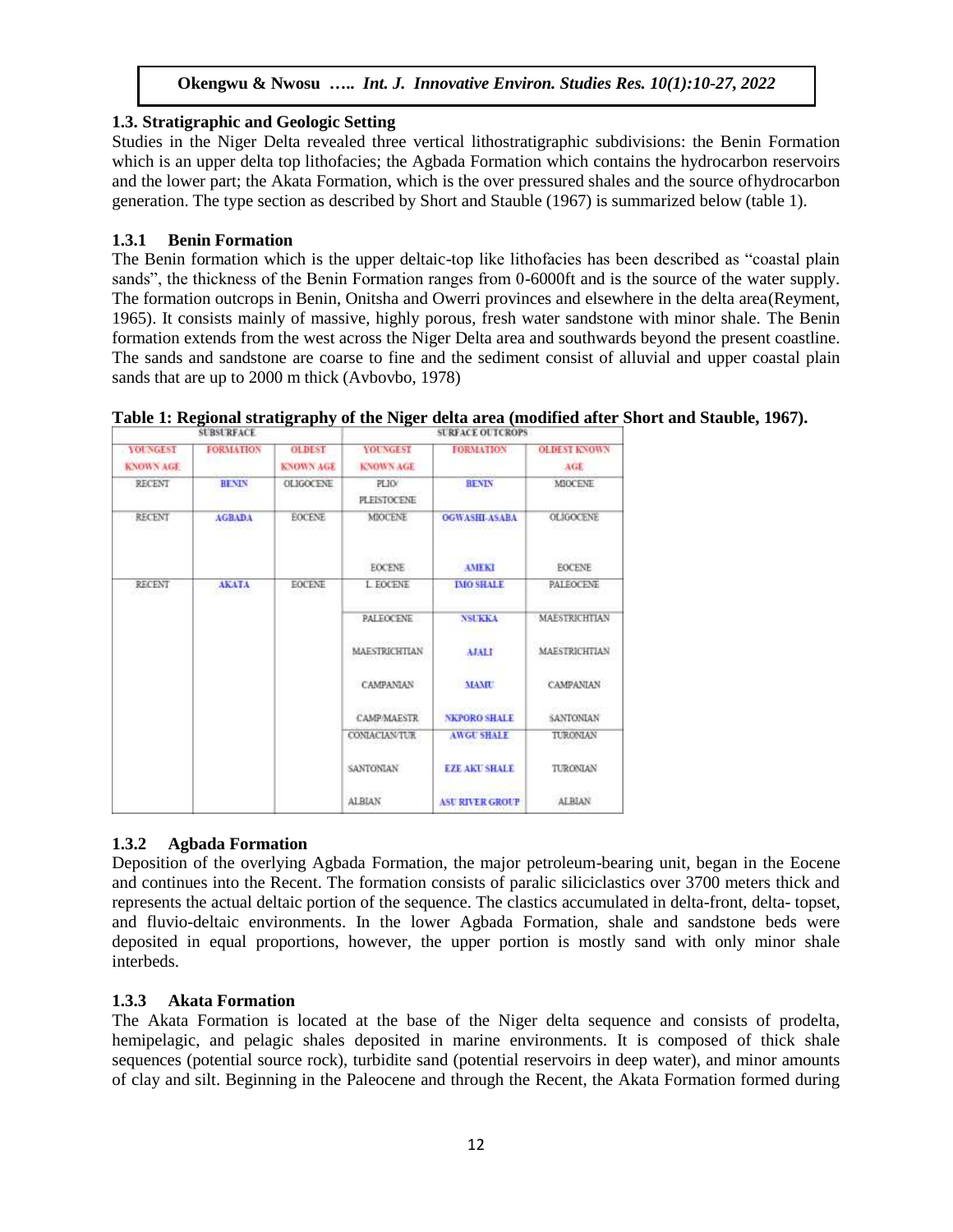lowstands when terrestrial organic matter and clays were transported to deep water areas characterized by low energy conditions and oxygen deficiency (Stacher, 1995).

The Niger Delta basin consists of a series of depocenters or belts (Stacher, 1995). Major structure building growth fault determine the location of each depobelt. The entire sedimentary wedge was laid down sequentially in five major depobelt each 30-60km wide, with the oldest lying further inland and the youngest located off shore (figure 3) (Reijers 1996).



**Figure 3: Map of Niger Delta showing the different depobelt (modified after Knox and Omotsola, 1989)**

#### **1.4 Structural Setting**

Weber and Daukoru, (1975), recognized four main types of oil field structure (figure 4), they are: -

- 1. Simple rollover structure
- 2. Structure with multiple growth fault
- 3. Structure with antithetic fault
- 4. Collapsed crest structure

These structures are generated by rapid sedimentation and gravitational instability during the accumulation of the Agbada deposits and continental Benin sands over the mobile undercompacted Akata prodelta shale.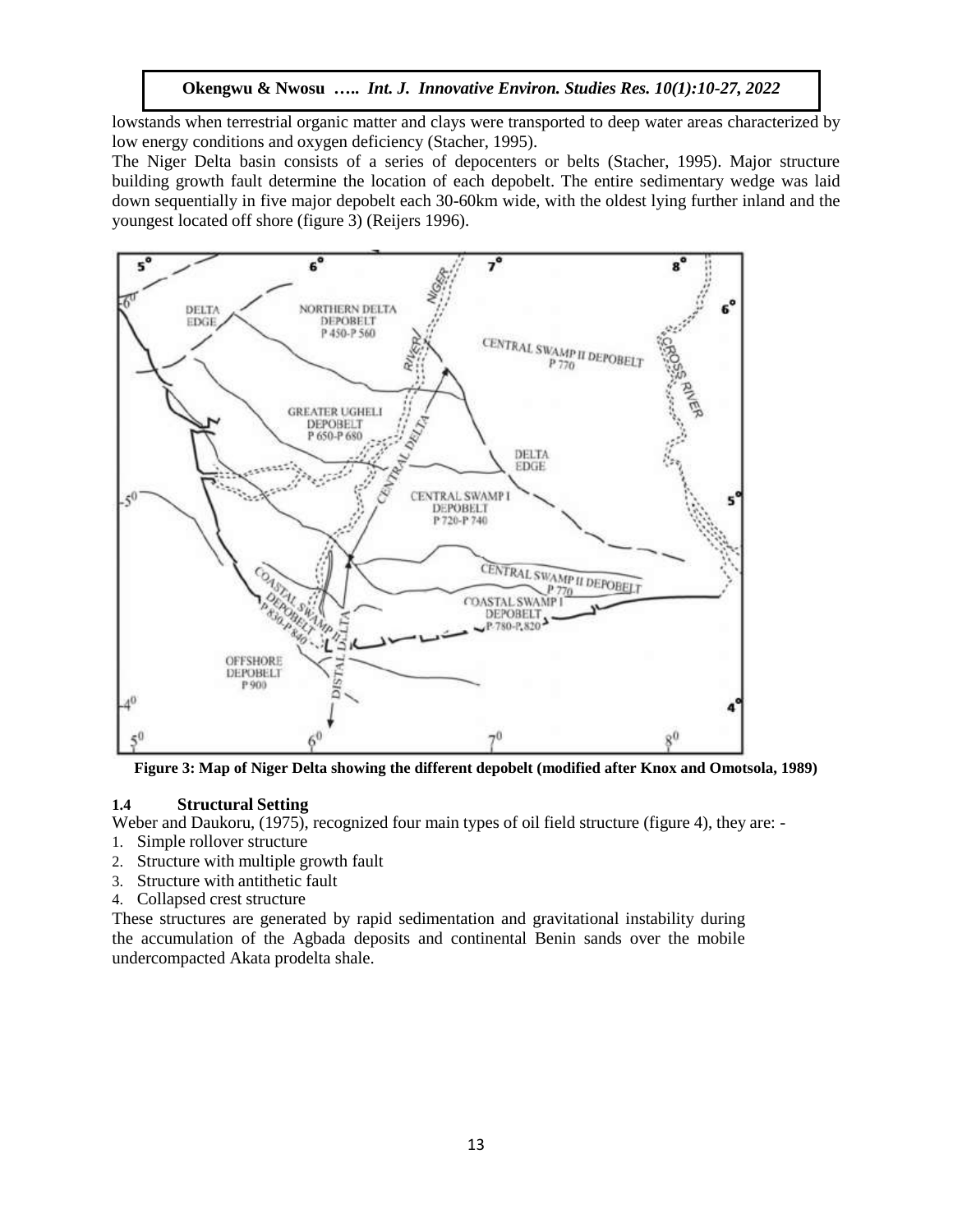

**Figure 4: Examples of Niger delta oil field structures and associated trap types (Burke, 1972; Reijers, et al., 1997; Tuttle, et al., 1999).**

# **1.5 MATERIALS AND METHODS OF STUDY**

The Data used for this research work was made available by Total Nigeria (TPNG), Port Harcourt. **1.5.1 Materials**

The material used in the study includes the following: -

- Base map showing the structural element and location of wells, figure 2.
- Suite of wireline log.
- Set of core photographs.

# **1.5.2 Methods**

Two main methods of study were employed in this research work. They are core description and the use of wireline logs interpretation: -

1.5.2.1 Core Description

The core photographs provided were studied and described from bottom upwards. The procedure for the description is as follows: -

1. The detail description of the core's photos was done on the core sedimentological description chart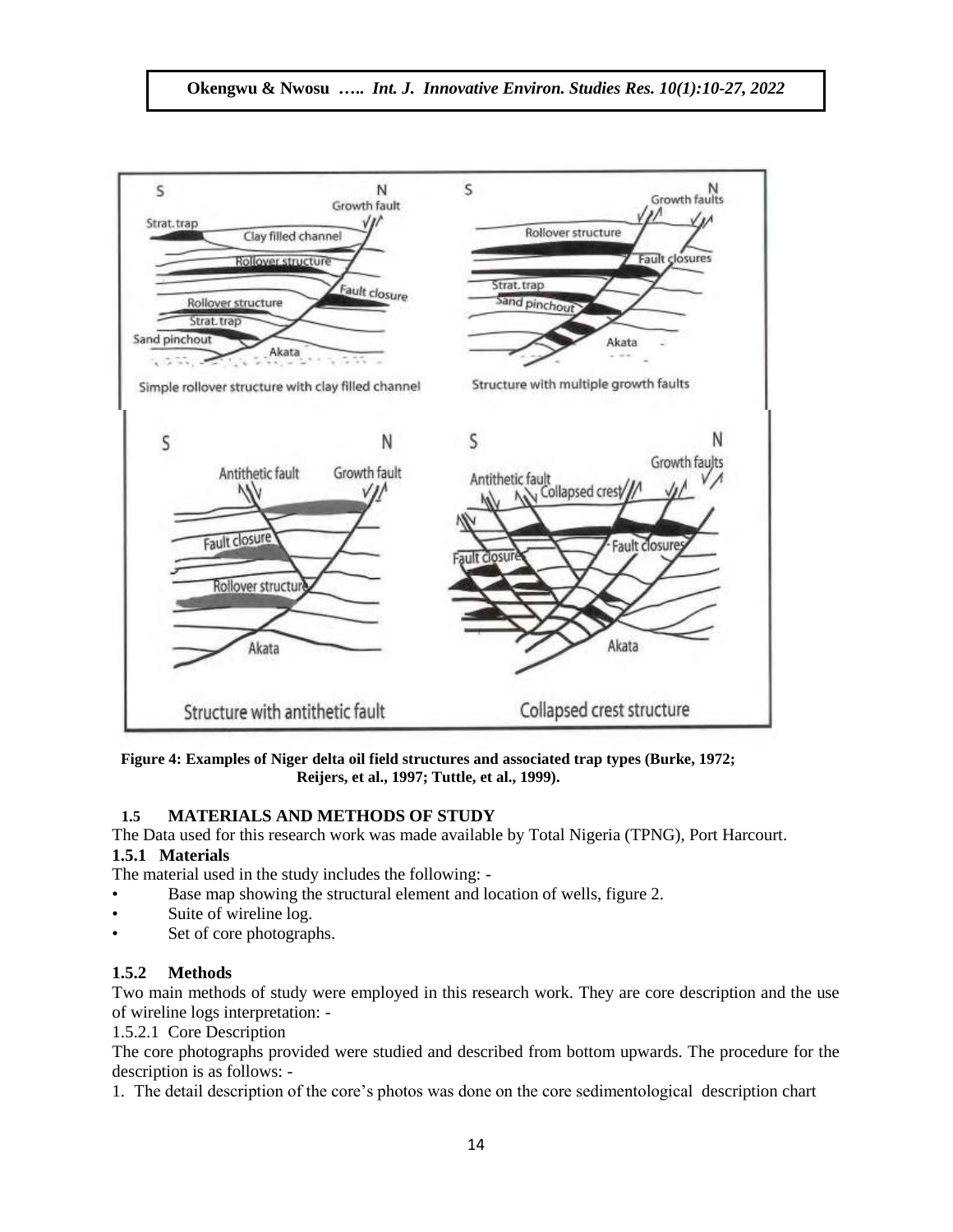2. Texture, litho unit boundaries, nature of contacts, composition, diagenetic features, biogenic and physical sedimentary structures were described and recorded

3. Their lateral and vertical variation of lithology were noted and studied.

4. Study of sedimentary structures was carried out noting features like cross bedding, lamination e.t.c. The degrees of bioturbation were also indicated.

5. Based on the descriptions, lithology and grain size, dominant sedimentary structures, the lithofacies types were determined and interpreted using the lithofacies classification scheme (table 2)

1.5.2.2 Well logs

Interpretation Well logs provided was used to: -

1. Interpretation of various lithofacies within the core was integrated with the wireline log pattern to arrive at lithofacies association and distinct reservoir genetic units.

2. Well log sequence stratigraphy interpretation

| <b>DOMINANT GRAIN SIZE</b>                                                                                                                                                                                                 | <b>DOMINANT</b><br><b>SEDIMENTARY STRUCTURE</b>                                                                                                                                                                                          | <b>SECONDARY</b><br><b>SEDIMENTARY STRUCTURE</b>                                                     |
|----------------------------------------------------------------------------------------------------------------------------------------------------------------------------------------------------------------------------|------------------------------------------------------------------------------------------------------------------------------------------------------------------------------------------------------------------------------------------|------------------------------------------------------------------------------------------------------|
| S (sandstone)<br>C-coarse<br><b>M</b> -medium<br>$f - fine$<br>>90% sand<br><b>S</b> (sandstone)<br>dominant)<br>H (heterolithic) >50% sand<br>$>50\%$ mud<br><b>m</b> (mudstone)<br>dominant)<br>>90% mud<br>M (mudstone) | M (massive)<br>X (cross-bedded)<br>P (planar, parallel bedded)<br>H (hummocky - swaley cross-bedded)<br>W (wave rippled)<br>C (current rippled)<br><b>B</b> (bioturbated)<br>R (rooted)<br>F (fossiliferous)<br>O (organic-carbonaceous) | C (cement-general)<br>S (siderite)<br>/d (soft sediment deformed<br>- slumped, slide, micro-faulted) |

### 1.5.2.3 Wireline Log Shapes

The Gamma ray log is an indicator of shale content in a formation, it shows greater detail and are related to the sediment character and depositional environment. It is a log of the natural radioactivity of the formation along the borehole, measured in API particularly useful for distinguishing between sands and shales in a siliclastic environment. A bell-shaped log with gamma ray value increasing upwards to a lower value indicates increasing clay content (Figure 5). A funnel shape with the values decreasing regularly upwards shows a decrease in clay content. The decrease in clay content is correlated to an increase in sand content and grain size. Shapes on the Gamma ray log can be interpreted as grain size trends and by sedimentological association as cycles. A decrease in gamma ray value will indicate and increase in grain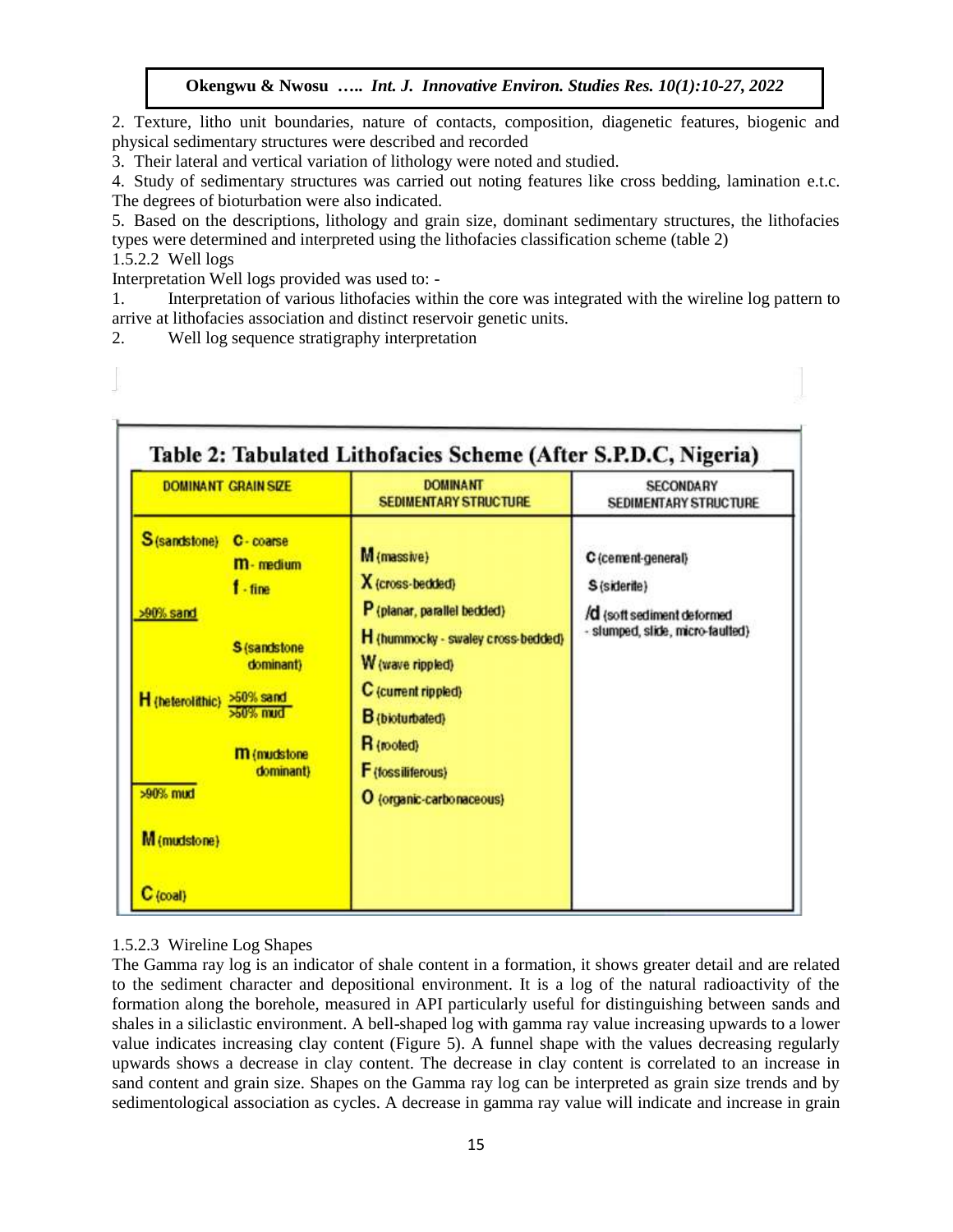size. Fine grain size will correspond to higher gamma ray values. The sedimentological implication of this relationship leads to a direct correlation between facies and log shape.



**Figure 5: Facies indication from Gamma Ray, the idealized examples of both Log shapes and sedimentological facies (Schlumberger, 1989).**

# **1.6 RESULT AND INTERPRETATION**

**1.6.1 Lithofacies Analysis** Eight lithofacies types were recognized in the "B1" Reservoir Sand, based on lithology and sedimentary structures (Plate 1-8). For each lithofacies identified, facies description and interpretation for the facies is immediately followed. Some of the lithofacies in the study interval occur separately in different positions in the section and may even be repeated (Figure 6).

**1.6.1.1 Lithofacies 1**: Bioturbated Medium to Coarse grained Sandstone (BmcS) facies occurs twice between (3322-3323m) and (3324-3327.5m) depths. It consists of medium to coarse grained sand, poorly sorted, with bioturbation ranging from moderate to intense (Plate 1a-b). The sandstones contain grain-size of various clast, with sizes ranging from medium to coarse with few granules in places. The physical sedimentary structure is not pronounced as these have been intensively obliterated by the action of bioturbation. But biogenic structure in these facies includes burrows of Ophiomorpha and Skolithos.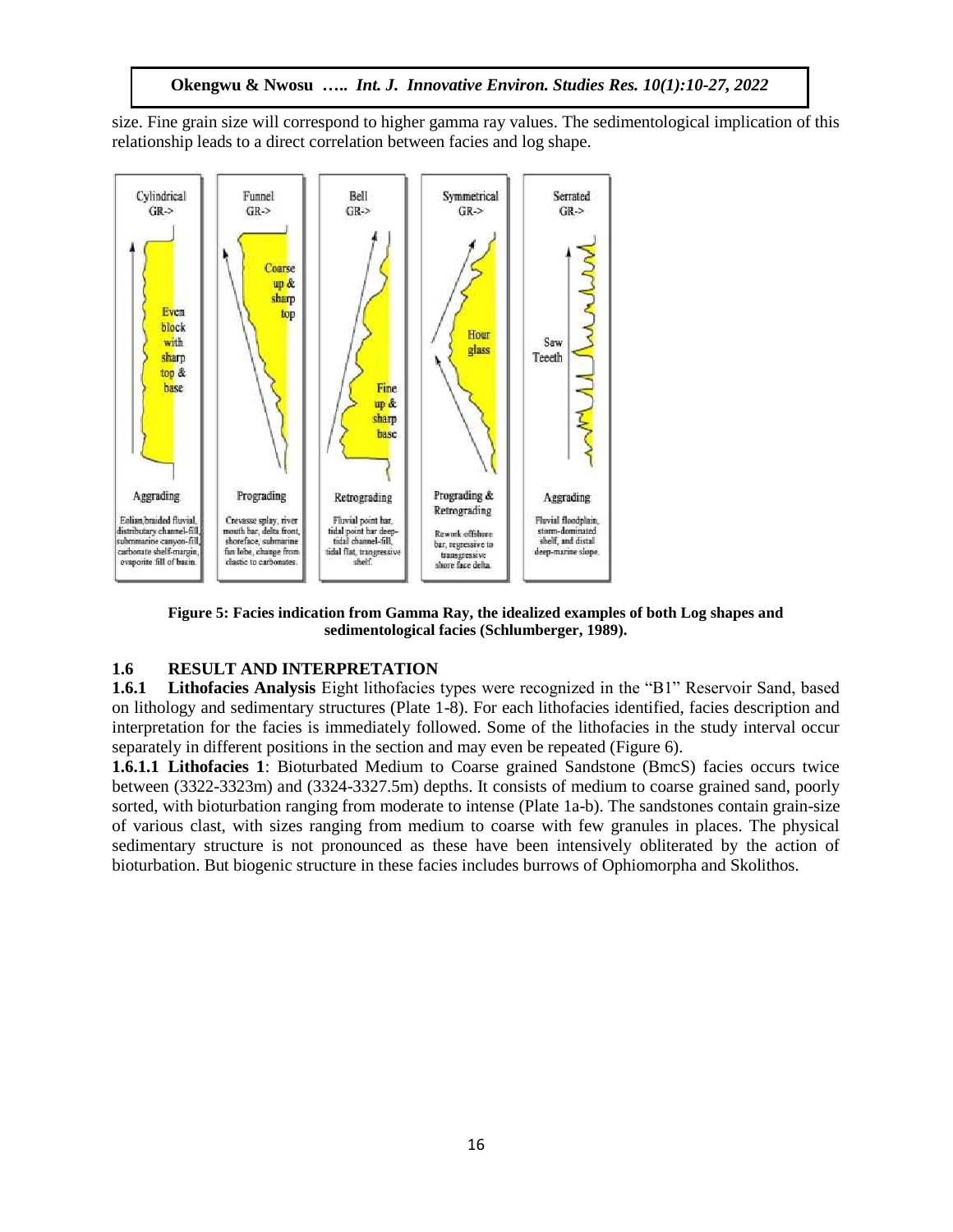

Interpretation: The coarse to occasional granule nature of this lithofacies suggests a lag deposit generated by strong ephemeral current as in storm and major flood (Dalrymple et al., 1992). Lack of predefined internal bedding structure indicates rapid sedimentation (Allen, 1983). Intensively bioturbation correspond to a zone where nutrient is abundant. This lithofacies is suggestive of a lag deposit.

1.6.1.2 Lithofacies 2: Cross Bedded Fine to Medium Sandstone (CBfmS) facies occur twice in the study interval, between (3323-3323.5m) and (3332.7-3335.3m) depths, with sharply defined scoured base (Plate 2a&b). The sandstone moderate to well sorted, clean with little or no clay content. Visible sedimentary structures include planar cross bedding. The grain size ranges from fine to medium. Bioturbation in these facies is rare.



Plate 2: CBfmS (3323-3323.5), Md: mud drape, Mf: mud flase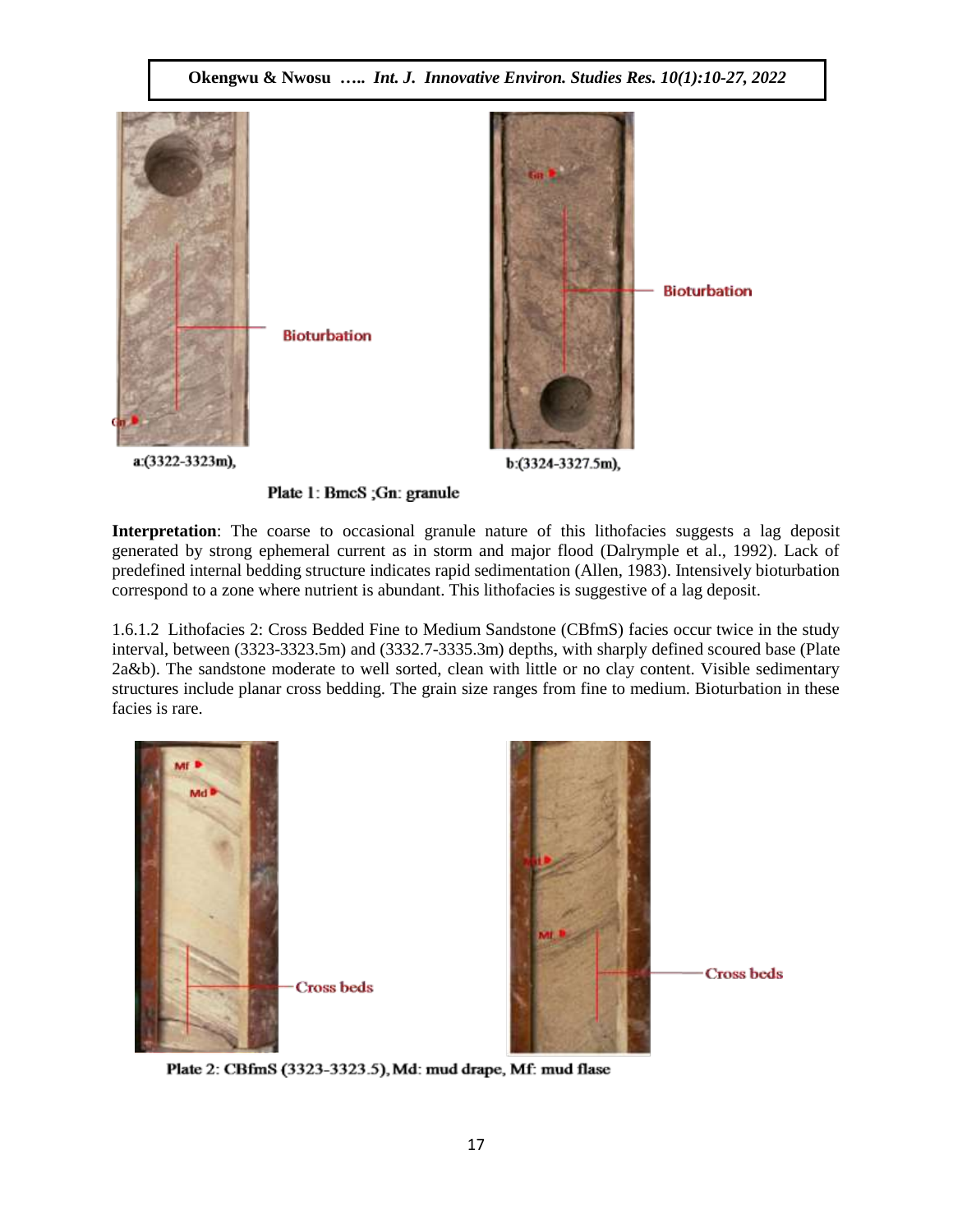**Interpretation**: Grain-size, sorting and planar cross-bedding are typical of proximal deposits under unidirectional current. They are formed under strong upper flow regime condition such as in channels and wave dominated environment (Walker, 1984). The dunes were crescentic with trough shaped scour pits producing trough cross stratification. The well-sorted character of the sediments is typical of marine sourced sands reworked by tidal and wave process. The lithofacies could be interpreted to be deposit of tide-dominated estuarine channels and tidal inlet channels. This section on the Gamma ray log shows bell shape, indicating a finning upward sequence of a fluvial channel.

1.6.1.3 Lithofacies 3: Mudstone (M) facies encountered in the study interval occur twice between the depths of (3323.5-3324m) and (3337-3338.5m). It consists of laminated dark-greenish-gray to greenishblack mudstone (Plate 3a&b) with thin silty laminations. These facies are characterized by thin elongate, diagenetic siderite nodules, and nodular concretions of diagenetic siderite. Physical sedimentary structures present in these facies include planar lamination and oblique planar lamination. Bioturbation in these facies is slight to rare; it is characterized by Paleophycus, burrowing parallel to laminae.





Plate 3: Mudstone (M); Si: diagenetic siderite, Pl: Paleophycus burrow

**Interpretation**: The sediment of the mudstone facies was probably deposited under quiet and low energy conditions, allowing for shale lamination. The sections with silty laminae are indicative of the intrusion of a more energetic event. Preservation of thin laminations, absence of bioturbation, and dark colour are suggestive of anoxic and reducing bottom-water conditions. Walker and Plint (1992) and Reineck and Singh (1980) described mudstones as offshore or shelf deposits. The mudstone unit with silty laminae is interpreted to have been deposited in an overbank of a channel while the black/dark laminated mudstone is interpreted to have been deposited in a shelf environment.

1.6.1.4 Lithofacies 4: Bioturbated Sandy Heterolithic (BSH) Facies. These facies occur once in the study interval at the depth interval of (3324-3328m). It consists of fine-grained silty sand and muddy sandstone. Sorting in these facies is moderate, with the heterolithic mixture of fine sand, silt and clay. Bioturbation ranges from moderate to intense and physical sedimentary structure in these facies is not pronounced as bioturbation structures predominate over physical structures (Plate 4). The burrows of Ophiomorpha and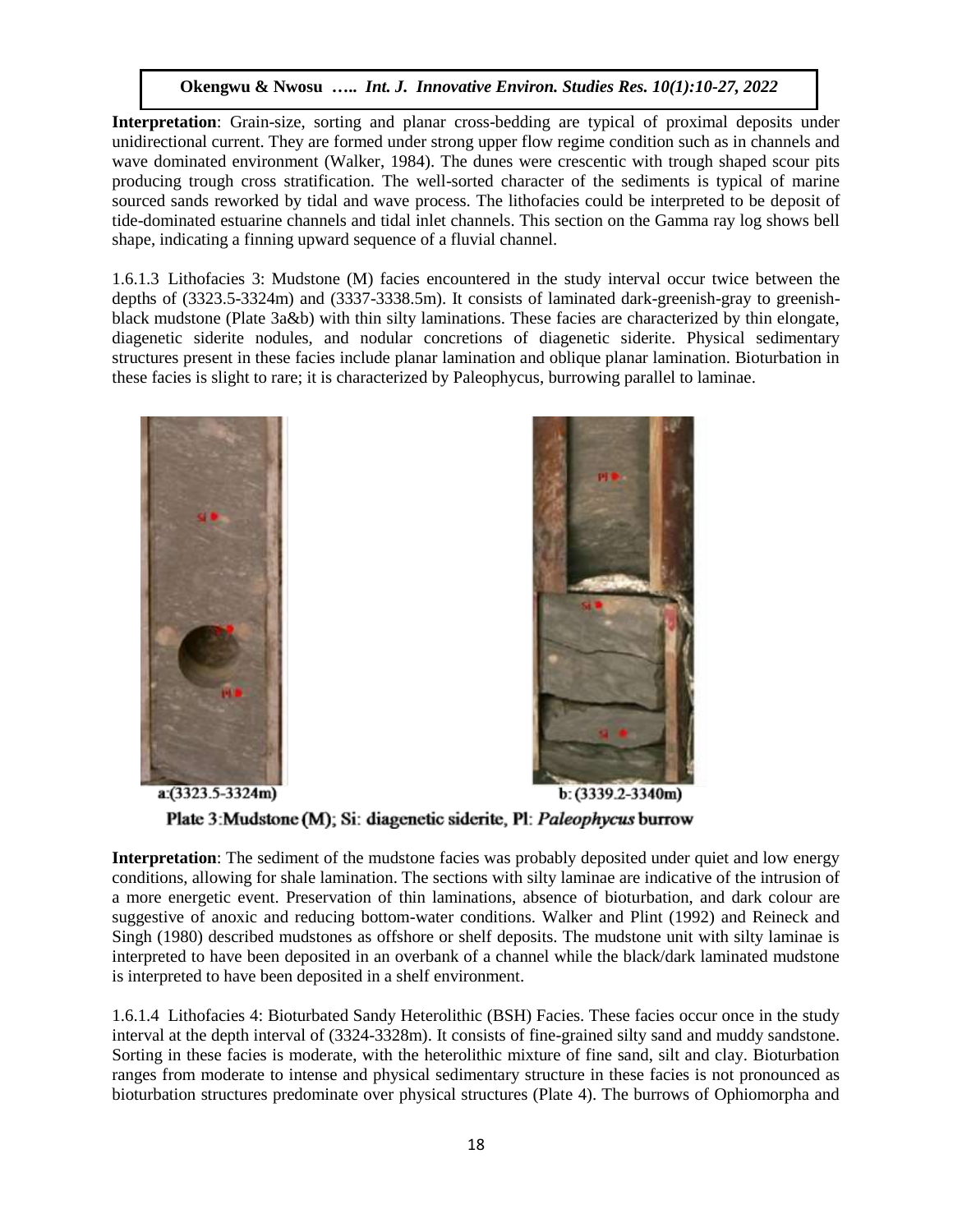Planolites occur in places, all of which cut or disrupt the original bedding or lamination. The bioturbated sandy heterolithic facies directly overlies the medium to coarse grained sandstone facies and underlies the bioturbated medium to coarse grained sandstone facies in the study interval.



Plate 4: BSH (3327-3328.5m) Ss: sandstone, Mu: mud, Op: Ophiomorpha burrow

**Interpretation**: The lithofacies records the alternation of bedload and suspension depositional processes. The bedload sedimentation is deposited during migration of wave ripples under low flow regime oscillatory wave current while the clay and silt deposits are as a result of suspension fallout, periodically interrupted by sand deposition. The localized trace fossil assemblages are indicative of a stressed environment as a result of wave current action. The intense burrow activities are indicative of deposition in a low energy environment of shallow marine or of lower shoreface. This section on the Gamma ray log shows a funnel shape indicating lower shoreface.

1.6.1.5 Lithofacies 5: Medium to Coarse grained sandtone (MCS) Facies. This litofacies MCS consists of medium to coarse grained sandstone (Plate 5a&b). The facies are moderately to poorly sorted and is characterizes by bimodal grain size sorting appearing as alternation of coarser and finer grain strata (Plate 5a). Bioturbation intensity is rare to absent in these facies. Physical sedimentary structure is in this lithofacies are not pronounced except for the massive bedded nature of the facies. This lithofacies occur once between (3328.5-3329.15m) depths in the cored interval.

**Interpretation**: This facies is interpreted as upper shoreface deposits because of the massive bedded sands nature of the deposits and the gamma ray log signatures shows a funnel and coursing upward sequence.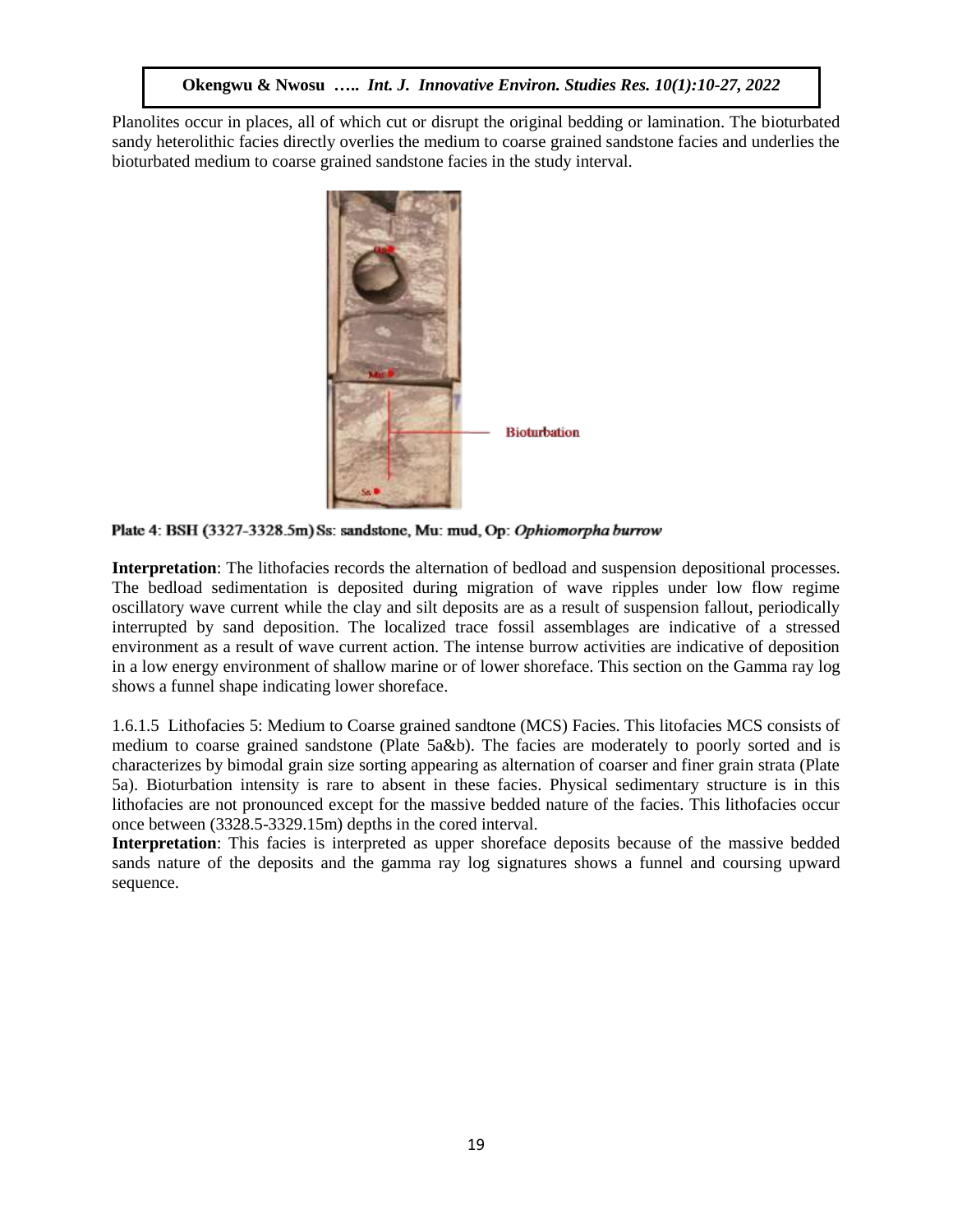

Plate 5: MCS (3328.5-3329.2m); Md: mud drape; Mf: mud flaser, Op: Ophiomorpha burrow

1.6.1.6 Lithofacies 6: Cross Bedded Medium- Coarse grained Sandstone (CBmcS) Facies.

The CBmcS consists of moderate to well sorted, medium to coarse grained sandstones (Plate 6a-c). This lithofacies occur within the cored intervals of depth (3329.15-3332.7m). It consists of trough and planar cross bedding (Plate 6a-c), very clean sand with little clay content (Plate 6b). The unit consists of locally trough cross-bedding (Plate 6c). Cross-beds typically contain single and/or paired mudstone drapes along forsets of topsets (Plate 6a&c). The level of bioturbation in these facies ranges from low to moderate bioturbation. Biogenic structure includes Skolithos and Ophiomorpha burrows (Plate 6c).



Plate 6: CBmcS (3329.2-3331.5m) and (3331.6-3334.5); Md: mud drap; Mf: mud flaser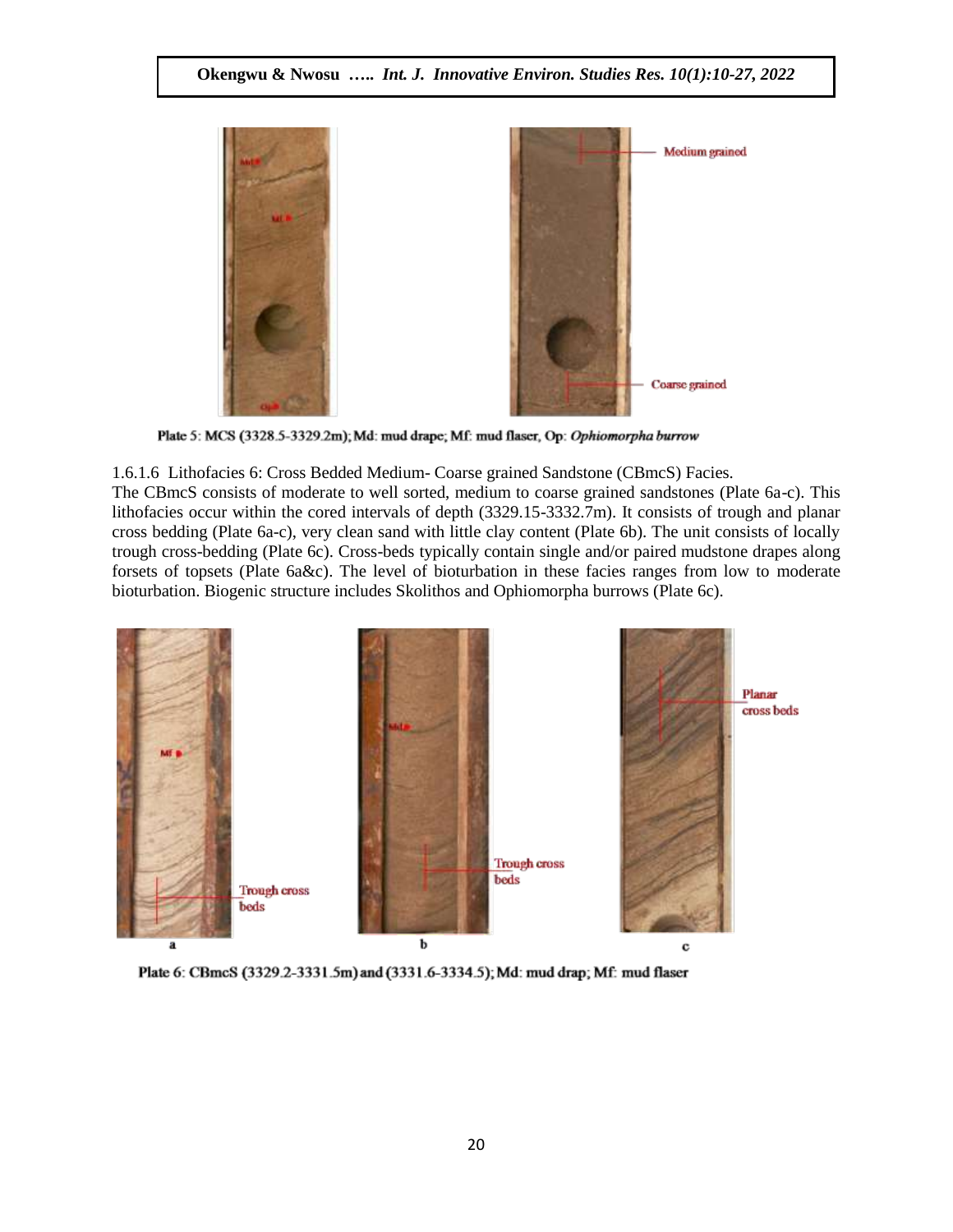**Interpretation**: Grain-size, sorting and trough cross-bedding are typical of proximal deposits under unidirectional current. They are formed under strong upper flow regime condition such as in channels and wave dominated environment (Walker, 1984). The dunes were crescentic with trough shaped scour pits producing trough cross stratification. The well-sorted character of the sediments is typical of marine sourced sands reworked by tidal and wave process. Presence of clay drapes, mud chips and the bimodal sorting is indicative of tidal current modulation of fluvial current which supply the current. The litofacies are interpreted to be deposit of tide-dominated estuarine channels and tidal inlet channels.

1.6.1.7 Lithofacies 7: Bioturbated Fine to Medium Grained Sandstone (BfmS) Facies. The facies BfmS consists of fine to medium-grained sandstone, with little or no clay content, moderately sorted, with bioturbation ranging from moderately to intensively bioturbated. It occurs within the interval of (3335.7- 3337.5) of the study interval (Plate 7). The grain-size indicates a reworking of sediment where the primary sedimentary structures have been intensively obliterated. The common burrows include that of sub-horizontal Planolites and burrows of Ophimorpha.



Plate 7: BfmS (3335.7-3337.5m)

**Interpretation**: Intensively bioturbation correspond to a zone where oxygen content is high, nutrient is abundant and low energy condition, below wave base with dominance of large burrows of Ophiomorpha and Planolites with rare fossil shells, may characterize the influence of tidal or stressed estuarine environment. The intense bioturbation is an indication of lower shoreface. The sorting of the sandstone is probably by tidal currents or by wave action.

1.6.1.8 Lithofacies 8: Bioturbated Muddy Hetrolith (BMH) Facies occurs within the core interval of (3327-3328.5m). It consists of light gray, moderate to intensively bioturbated mudstone, siltstone and relics of very fine sand (Plate 8). Physical sedimentary structures in these facies have not been properly preserved as a result of the bioturbation, and the only evidence of primary sedimentary structure is the presence of relics of planar lamination. The interbedded very fine-grained sandstone and siltstone are heavily bioturbated while the mud intervals are slightly bioturbated. Bioturbation in the facies is dominated by Ophiomorpha and Paleophycus burrows in places; this leads to partial to complete obliteration of the sedimentary structures in some part. The bioturbated muddy heterolith overlies the mudstone facies in the study interval.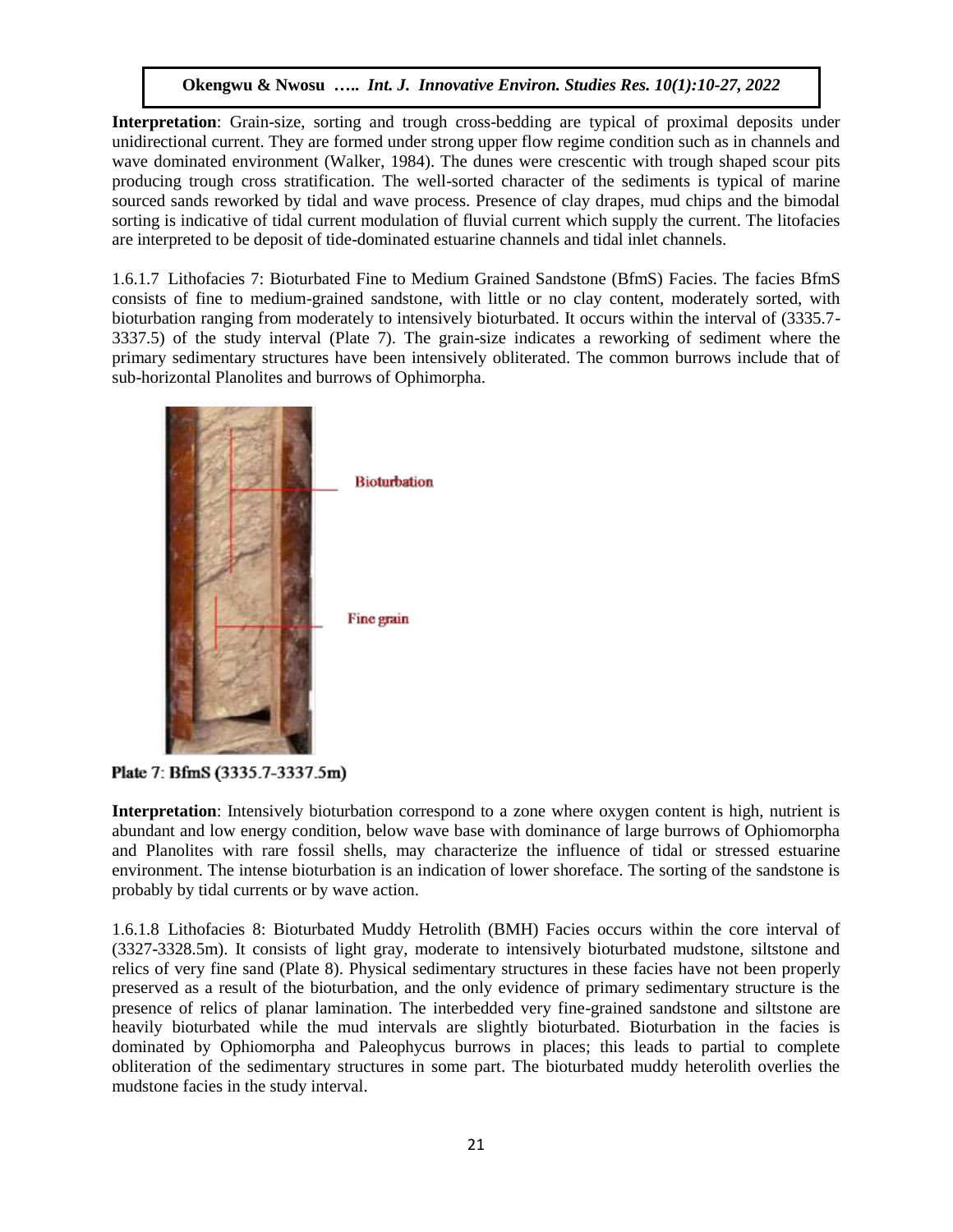

Plate 8: BMH (3337.5-3339m)

**Interpretation**: The lithofacies analysis reveals the interplay of high energy event and fair-weather sedimentation. The high energy depositional phase is recorded by the wavy rippled, finer grained.

**Sandstone**; the fair-weather depositional phase is characterized by the presence of interbedded, very finegrained silty sandstones, siltones and mud, which may record the latest stage of sediment fallout after the high energy sedimentation. The heterolithic nature of this facies indicates sedimentation in a setting characterized by alternating suspension fallout and bed-load, while its trace suite indicates deposition in a predominantly low energy setting below wave base. Thus, this deposit is interpreted to have been deposited in the lower shoreface environment.

| GR(API) | <b>CORR</b><br><b>EXERTER</b><br>(M) | <b>GRAIN SIZE</b><br>at v me G<br>P | News<br><b>NETTING</b> | tetensitie.<br><b>Fossitinten</b> | <b>Facies</b><br>Code | <b>Lithofacies Description Gabo 52</b>                                                                                                                                                      | Depo<br>Executiv                        | Depo<br>Compt   | Stacking<br>Pattern |
|---------|--------------------------------------|-------------------------------------|------------------------|-----------------------------------|-----------------------|---------------------------------------------------------------------------------------------------------------------------------------------------------------------------------------------|-----------------------------------------|-----------------|---------------------|
|         | 3323                                 |                                     |                        | Opt<br><b>NA</b>                  | <b>Burner's</b>       | Sandstone: medium coarse, strongly bioturbated,<br>cyahiamaayahu and Skodithos burnowa, abundant siderite<br>nodulpes                                                                       | <b>USE</b>                              |                 |                     |
|         |                                      |                                     | нę                     | 19                                | customs               | Sandstone: fine-medium grained, poorly sorted, bimodal<br>stratification, planar bodded. Planolite burrow                                                                                   | <b>MSF</b>                              |                 |                     |
|         | 3324                                 |                                     |                        |                                   | M                     | Musicianae                                                                                                                                                                                  | shelf                                   |                 |                     |
|         | 3325<br>3326<br>3327                 |                                     |                        | Oph<br>sa.                        | Benc <sub>5</sub>     | Sandstone: mediun-coanse grained, poorly sorted, bioclastic<br>grainsize strongly bioturbated, burrows of Ophlomorpho<br>and Skolifbox, mud flavors prominent at the base                   | <b>LPMF</b>                             | Barrier bar     |                     |
|         | 3328                                 |                                     |                        |                                   | 8581                  | Sandstone: Vilne-silly sandstone/mudstone heteroliths,<br>slightly bioturbated with local wavy structures                                                                                   | LSF                                     |                 |                     |
|         | 3329                                 |                                     |                        |                                   | MCS                   | Sandstone: medium-coanse grained, poorly serbed, slight<br>bioturbation with Ophkonorphe burrow, mud flaser in places.                                                                      |                                         |                 |                     |
|         | 3330                                 |                                     |                        | Oph                               | <b>CBmd</b>           | Sandstone: modium-coarse grained trough cross bedding.<br>poorly sorted, moderate bioturbation with Ophlomorphe<br>burrow, mud flaser in places.                                            | <b>LESP</b>                             |                 |                     |
|         | 3331                                 |                                     |                        |                                   | M                     | Mudatoras                                                                                                                                                                                   |                                         |                 |                     |
|         | 3332<br>3333<br>3334                 |                                     |                        | Oph                               | <b>Cikem\$</b>        | Sandstone: coane-medium grained planar cross bedded,<br>poorly sorted, moderate bioturbation with Ophlomorphe<br>burrow, mud drapes in places, and mud flasers along the<br><b>Bornetts</b> | <b>Tickally</b><br>influence<br>channel | Fluvial Channel |                     |
|         | 3336                                 |                                     | ≔≪                     |                                   | CBfmS                 | Sandstone: fine-medium grained, planar cross bedding,<br>slightly bioturbated, single/double mud drapes                                                                                     | MSE                                     |                 |                     |
|         | 3336<br>3337                         |                                     |                        | Oph<br>SK.                        | <b>BimS</b>           | Sandstone: Vilne-fine grained, strongly bioturbated, with<br>burrows of Ophiomorpha and Skolithos.                                                                                          | LSF                                     |                 |                     |
|         | 3338                                 |                                     |                        |                                   | 110-01-1              | Sandstone: Vilne-fine grained muddy heteroliths, strongly<br>bloturbated, with burrows of Ophiomorpha and Skolithos.                                                                        | LSE                                     | Barrier bar     |                     |
|         | 3339<br>3340                         |                                     |                        |                                   | M                     | Mudstone with silty top, strongly bioturbated with rootlet                                                                                                                                  | Sholt                                   |                 |                     |

**Figure 6: Depositional Sequence for Reservoir "B1" Boga well-16 (3322-3340.5m) showing the various depositional environments and stacking pattern**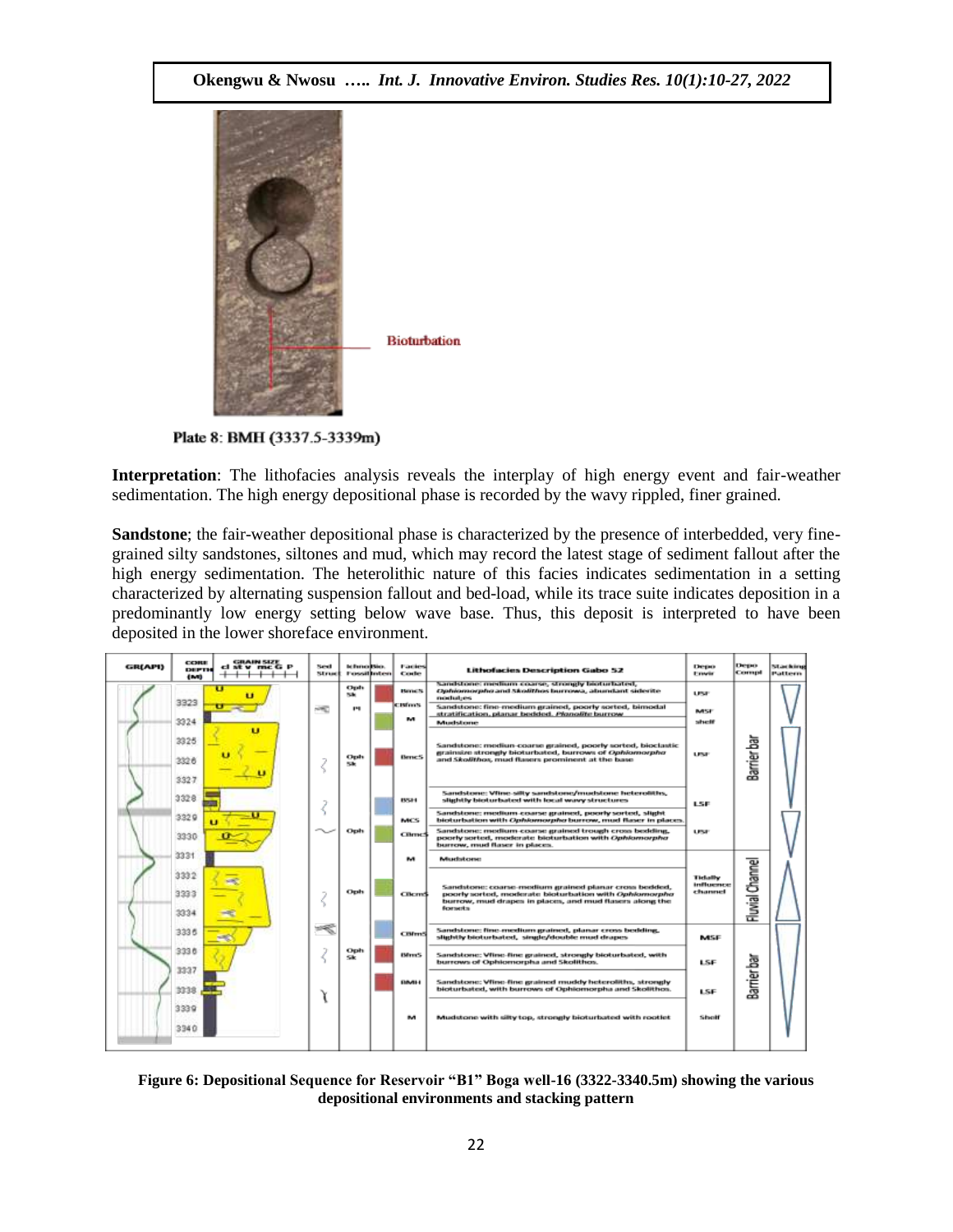### **1.6.2 Facies Association and Interpretation**

Facies association according to Reading, (1979) is defined as groups of facies that occur together and are considered to be genetically or environmentally related. It reflects the combination of processes which occur in the depositional environment. These processes include a range of energy level within an environment of deposition. The lithofacies units described above (Plate 1-8) and have been grouped into facies associations which have genetic and environmental significance and can be identified as separate units in cores and on wireline logs (Figure 6). These associations of facies form the primary basis of inferring the depositional setting under which the sediments were deposited and preserved. Two lithfacies association have been identified in the study well. The integrated interpretations of the facies association are hereby presented according to their vertical arrangement in the well starting from the base of the reservoir to the top.

#### 1.6.2.1 Facies Association 1: Barrier Bars

The lithofacies associations 1consists from base to top of mudstone lithofacies (M), bioturbated mudstone heterolith facies (BMH), Bioturbated fine to medium grained sandstone facies and cross bedded fine to medium grain sandstone facies (CBfmS). They are interpreted as that of marine mudstone, lower shoreface, and middle shoreface respectively. The stacking pattern display a vertical coarsening upward sequence and a gradual transition from one lithofacies to another in a prograding shoreface. Figure 7a; shows the vertical facies model for barrier bar profile in the study well. This lithofacies association occurs four (4) times in the studied well with different combinations of lithofacies at various interval of the cored section.

### 1.6.2.1.1 Shelf Mudstone Subfacies

This subfacies association is made up of successions of the thickly laminated mudstones (figure 7a). The unit is characterized by low levels of bioturbation, except for burrows of Paleophycus in places, and is marked by high GR and low resistivity log response. The mudstone deposits are suspension fall- out deposit which represent low-energy environment such as an open marine self, below storm wave base. This subunit occurs three times in the study well.

### 1.6.2.1.2 Lower Shoreface Subfaies

This subfacies units overly the mudstone subfacies and it consists of fine grained to medium grained sandstone interspersed with thin layers of siltstone and mud, with an upward increase in sand:shale ratio. The sedimentary structures in this facies include; cross lamination and flaser bedding.The facies is characterized by moderate to intense bioturbation and burrowing of Ophiomorpaha nodosa and Planolites. The association is characterized by gradual coarsening-upward in grain size and is reflected by a funnelshape of GR log curve repeated serration, indicating alternations of sand and shale as well as upward coarsening and thickening sequence of lower shoreface. This subunit occurs three times in the study well.

**Sandstone**; the fair-weather depositional phase is characterized by the presence of interbedded, very finegrained silty sandstones, siltones and mud, which may record the latest stage of sediment fallout after the high energy sedimentation. The heterolithic nature of this facies indicates sedimentation in a setting characterized by alternating suspension fallout and bed-load, while its trace suite indicates deposition in a predominantly low energy setting below wave base. Thus, this deposit is interpreted to have been deposited in the lower shoreface environment.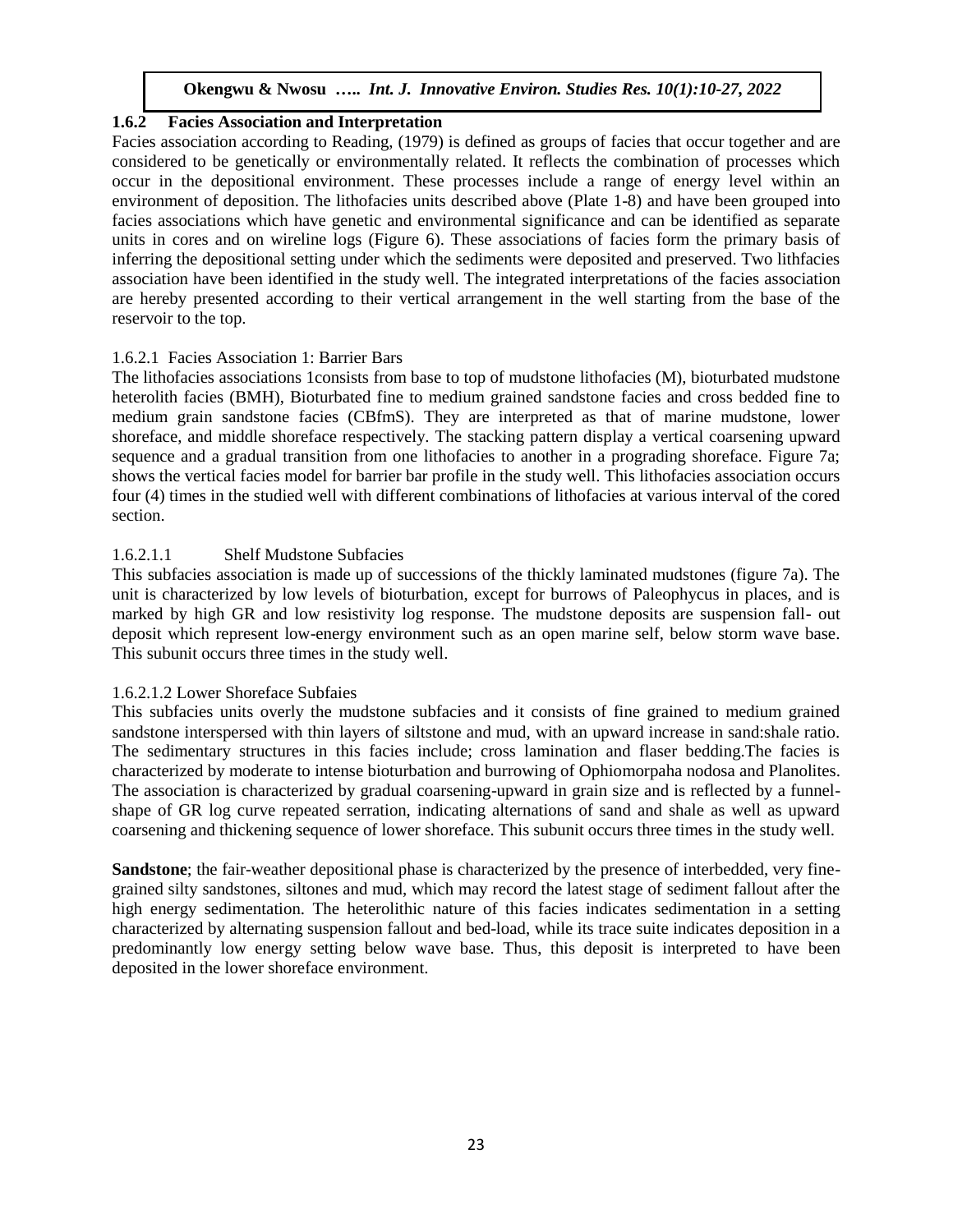

#### **Figure 7: Vertical facies model for a: barrier bar profile and b: Fluvial Point Bar Sequence in the study well**

#### 1.6.2.1.3 Middle Shoreface Subfacies

This subfacies unit overly the lower shoreface described above. It is characterized by coarser sand of fine to medium grained sandstone than the lower shoreface deposit described above. Bioturbation in this subfacies is rare and less pronounced than the lower shoreface but more pronounced than the overlying upper shoreface subfacies. Due to strong wave interaction, the sands are well sorted with low shale interlamination than the underlying subfacies. Physical sedimentary structure includes cross stratification and mud drapes, though, planar cross stratification may be locally developed. This subunit occurs twice in the study well.

#### 1.6.2.1.4 Upper Shoreface Subfacies

This subfacies units is characterizes by a coarsening-upward, shale-free sandstone with thickness ranging between 1 and 4m in the study wells and it occur three time in the study well. They are clean and well sorted medium to coarse-grained sandstones. This subfacies contain little or no mud which reflects constant agitation of waves and currents that do not allow mud to settle out from suspension. Physical sedimentary structure includes planar and cross bedding with both trough cross-beds. Burrows of high energy environment such as Ophiomorpha and Skolithos (McEachern and Pemberton, 2003) characterized this unit. This facies association has a funnel shape GR log signature, which reflects the coarsening-upward sequence of the upper shoreface deposit.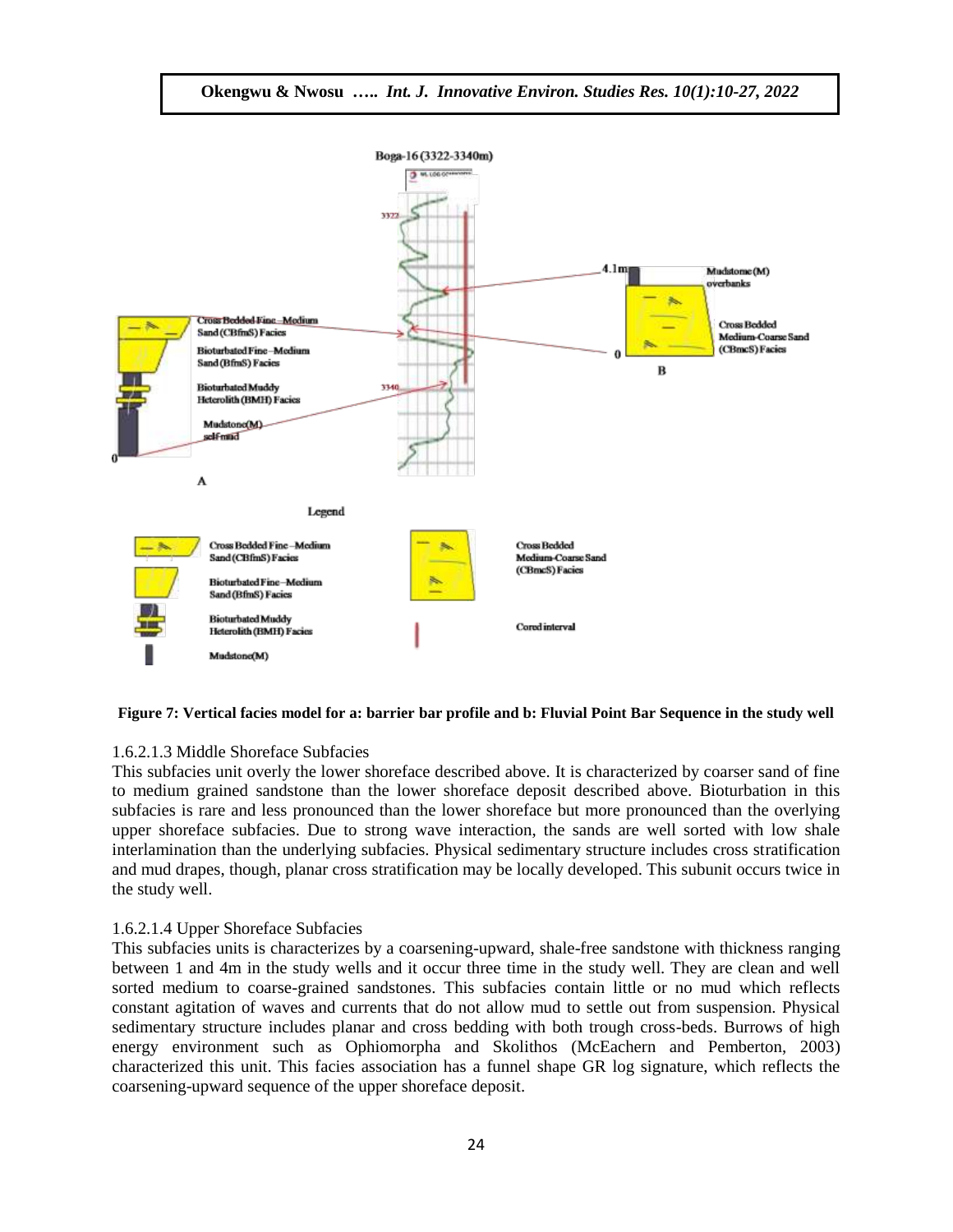## 1.6.2.2 Facies Association 2 (Fluvial Channels-Point Bar)

The facies association is characterized by a fining upward sequence, consisting of fining upward coarse to medium sand (CBcmS), that are poorly sorted and is capped by mudstone (M) lithofacies of an over bank deposit. The basal contact is usually sharp and may be lagged by coarser sand, gravels and pebbles. The dominant physical sedimentary structures are the planar cross bedding. Bioturbation is rare to slight and are dominated by Ophiomorpha burrows. The poorly sorted nature and coarse grain size of the sandstone reflect a fluvial dominated character as migrated by high energy fluvial currents.

Allen, 1990, defined point bar deposits as a meandering river deposit with sequence consisting of inchannel deposits (Lateral accretion) followed by over bank (vertical accretion). The facies association is characterized by a fining upward bell-shaped GR log signature. It occurs once in the in the study well. (Figure 7b) is the vertical facies model for fluvial channel point bar profile in the study well.

## **1.6.3 Depositional Model for the "B1" Reservoir Sandbodies**

The facies association of the cored intervals in the "B1" reservoir sandbodies can be interpreted as a deposit of a prograding wave-dominated shoreface setting (figure 6). This observation is implied from the lithofacies association (figure 6), the shoreface is not well developed; it encompasses association of two of three main domains at various dept interval. The upper shoreface is located landward, above the limit of tide influence; followed by the middle shoreface; the lower shoreface is submitted to seasonal tide action and water table infringing, it is a wetter environment.

Wave processes are more dominant than the fluvial processes as seen in the cored section (figure 6). This interpretation is supported by the abundance, both in thickness and frequency of shoreface deposits encountered on cored intervals and by the facies of the shoreface themselves, with the exception for the fluvial process that incised and deposited the Point Bar deposit between the cored interval (3331.5 – 3334.6m), corresponding to a weak winnowing by the wave action, and very few swaley crossstratifications indicating high reworking by wave action.

# **1.6.4 Well Log Sequence Stratigraphy**

Three types of systems tracts are identified from the available well log in the cored interval. These are Lowstand Systems Tracts (LST), Highstand Systems Tracts (HST) and Transgressive Systems Tracts (TST). Each systems tract is deposited at a predictable position in an interpreted base level cycle caused by eustasy, and has recognizable signatures and stacking pattern in well logs (Mitchum et al, 1977).

The Lowstand Systems Tract (LST) consists of the oldest deposit within a depositional sequence and is bounded at the base by a sequence boundary (figure 8). It consists of basin floor fan (BFF), slope fan (SF), and prograding wedge complex (PWC). The basin floor fan is characterized on gamma ray and resistivity logs by blocky pattern with relatively few breaks thus indicating massive sand body. The slope fan shows typical sand – poor facies with overall rounded shape of spiky sand package on gamma ray log. The prograding wedge complex which is the uppermost unit of the Lowstand Systems Tract is characterized by an overall coarsening upward (i.e., Inverted christmass tree) pattern on gamma ray log. This is interpreted as a gradual overall shallowing upward pattern from marine to non-marine environments.

The Highstand Systems Tract (HST) consists of younger strata within a depositional sequence and is widespread on the shelf. It is bounded at its base by maximum flooding surface and at the top by sequence boundary. Highstand systems tract begins with coarsening upward pattern which is predominantly forestepping basinward. It is characterized by relatively decreasing resistivity readings. The Transgressive System Tract (TST) is the middle systems tract in an ideal depositional sequence and develops as a result of an increase in the rate of sea level rise. Condense section which is thin marine facies consisting of pelagic to hemipelagic sediments occurs within transgressive systems tract and represents a time of detrital sediment starvation in the depositional basin. The transgressive systems tract is characterized by a relatively increasing gamma ray and decreasing resistivity readings, marked by fining upward pattern that persists vertically until the maximum flooding surface is reached. The transgressive systems tract is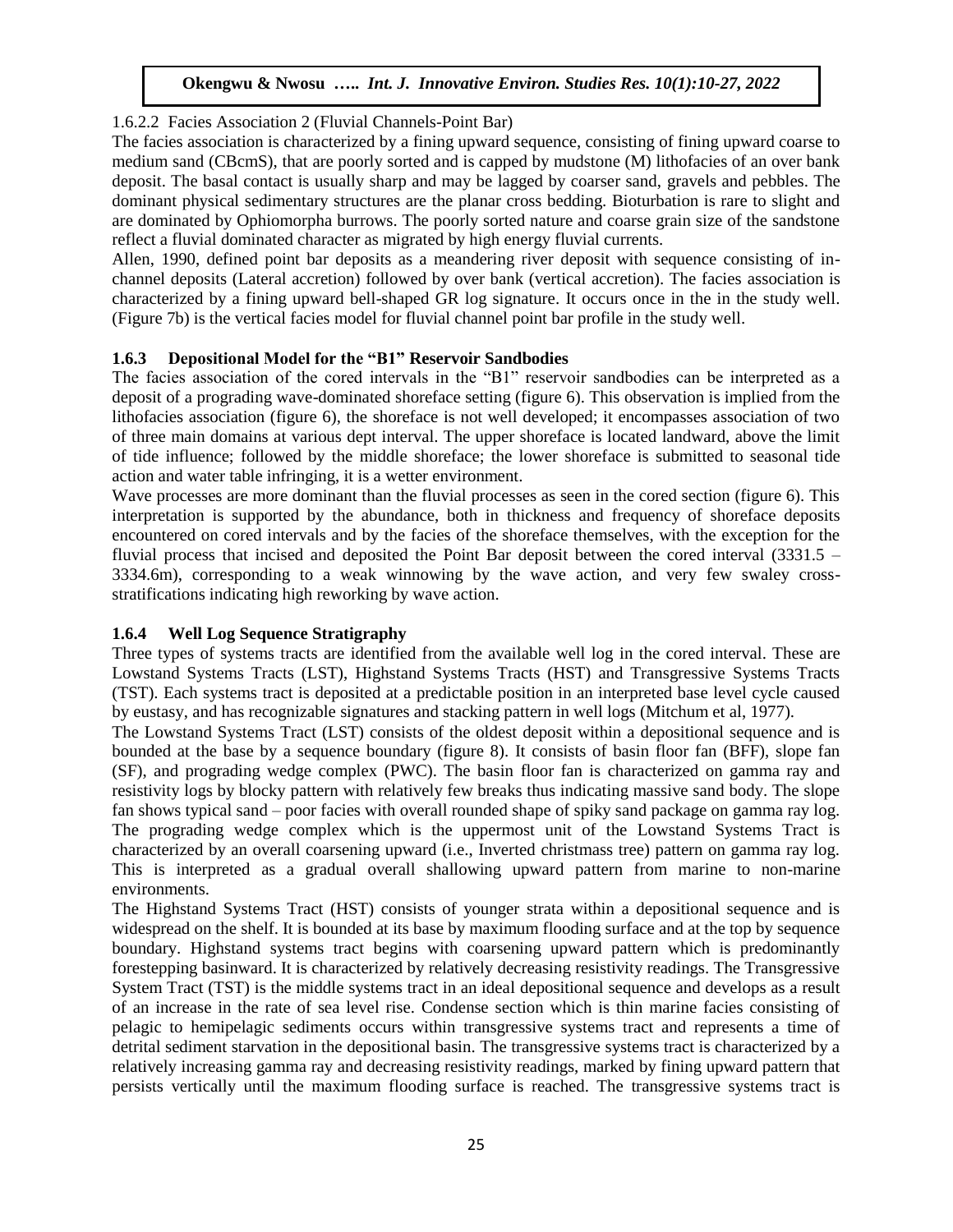bounded at its base by transgressive surface while maximum flooding surface is characterized by lowest resistivity and highest gamma ray readings.



**Figure 8: Reservoir "B1" Boga 16 Stacking Pattern and Sequence Stratigraphic Frame work**

#### **1.6.4.1 INTERPRETATION AND DISCUSSION**

One sequence has been recognized in this cored interval (Figure 8).

Sequence I ( $3322 - 3340$  m). In this sequence, the lowstand systems tract was not cored. The Transgressive Systems Tract (TST: 3338 - 3340 m) is made up of retrogradational stacking pattern of interbedded clay, shale, mudstone, and silty mudstone single unit of about 2 m thick of Bioturbated Muddy Heterolithic Facies (BMH) at 3337.5 m. The Transgressive Systems Tract thinned into a major condensed section MFS, indicated by the High GR reading and low resistivity reading. The Highstand Systems Tract (HST) 3329 – 3338 m) is made up of shale/mudstone prograding to argillaceous siltstone that changed to aggradational unit of sandy mudstone interbedded by thinly bedded medium to coarse grained sandstone of about 8 m thickness. The Highstand Systems Tract is terminated at the top by sequence boundary at 3329 m depth, which is defined at the point of inflection in the stacking pattern from net coarsening upwards to net fining upwards. The noticed abrupt change in the gamma ray log signature indicated an erosional truncation that defined the aforementioned sequence boundary.

#### 1.7 **CONCLUSION**

A detail sedimentological study of "B1" reservoir sand body, containing 18.5m cored samples were integrated with analysis of wire line logs to determine the various lithofacies, in order to understand the depositional environments responsible for the deposition of the reservoir sands in the Well-16, Boga field. Eight lithofacies were identified and base on the facies association, two depositional environments were identified. The depositional environment includes the shoreface deposits of the barrier bars and fluvial channel point bar deposit.